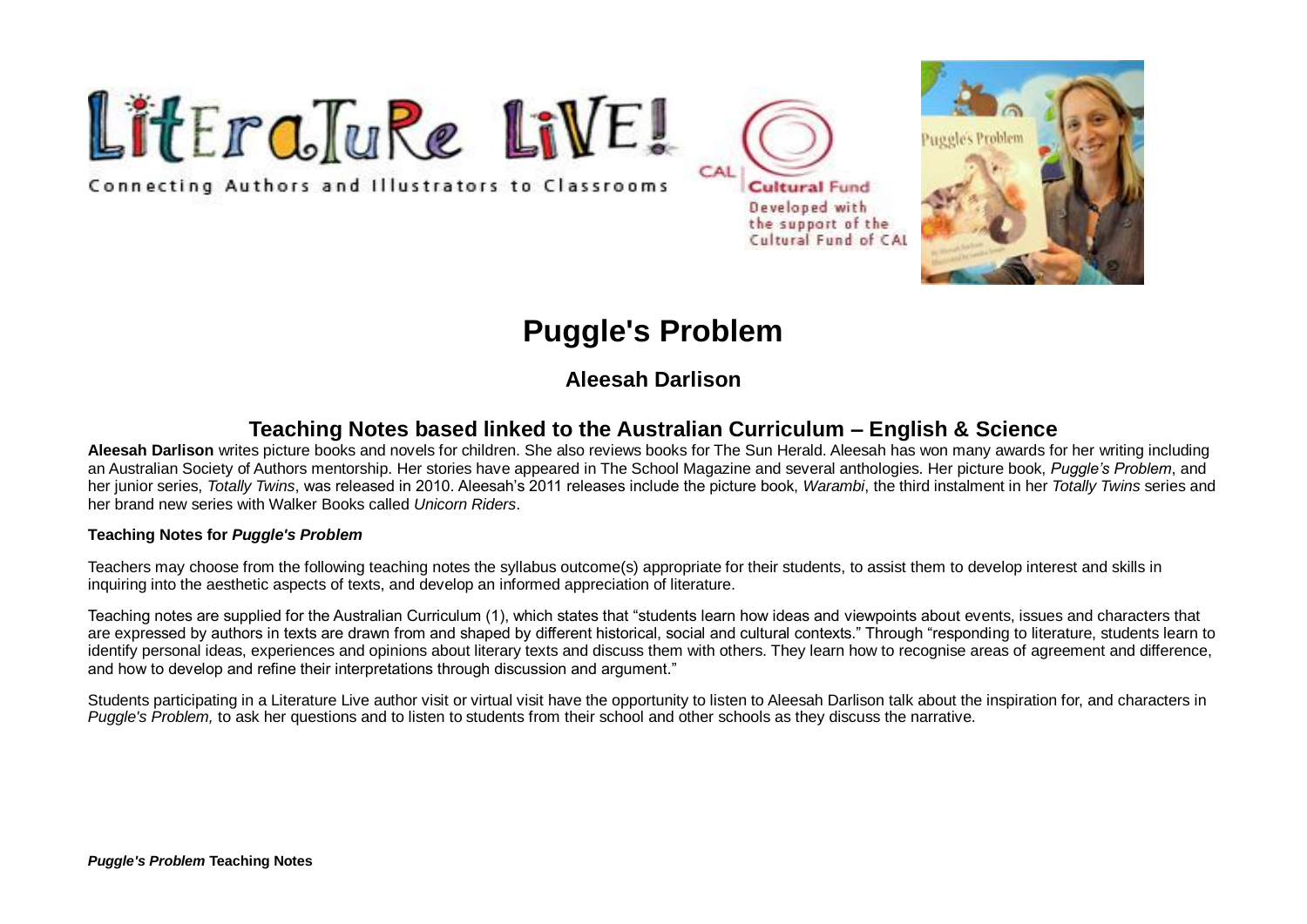| <b>Australian Curriculum - English</b>                                                                                                                                                                                                                                 |                                                                                                                                                                                                                                                           |                                                                                                                                                                                                                                                                   |                                                                                                                                                                                                                                                                                                                                                                   |  |  |
|------------------------------------------------------------------------------------------------------------------------------------------------------------------------------------------------------------------------------------------------------------------------|-----------------------------------------------------------------------------------------------------------------------------------------------------------------------------------------------------------------------------------------------------------|-------------------------------------------------------------------------------------------------------------------------------------------------------------------------------------------------------------------------------------------------------------------|-------------------------------------------------------------------------------------------------------------------------------------------------------------------------------------------------------------------------------------------------------------------------------------------------------------------------------------------------------------------|--|--|
| Kindergarten - Language                                                                                                                                                                                                                                                | Year 1 - Language                                                                                                                                                                                                                                         | Year 2 - Language                                                                                                                                                                                                                                                 | <b>Suggested Activities</b>                                                                                                                                                                                                                                                                                                                                       |  |  |
| Text structure and organisation<br>Understand that punctuation is a<br>feature of written text different from<br>letters; recognise how capital letters are<br>used for names, and that capital letters<br>and full stops signal the beginning and<br>end of sentences | Text structure and organisation<br>Recognise that different types of<br>punctuation, including full stops,<br>question marks and exclamation marks,<br>signal sentences that make statements,<br>ask questions, express emotion or give<br>commands       | Text structure and organisation<br>Understand that different types of texts<br>have identifiable text structures and<br>language features that help the text<br>serve its purpose                                                                                 | For Early Stage 1 students, teachers<br>might:<br>. read the story Puggle's Problem to<br>them<br>where students are capable have<br>them read Puggle's Problem                                                                                                                                                                                                   |  |  |
| Expressing and developing ideas<br>Recognise that texts are made up of<br>words and groups of words that make<br>meaning                                                                                                                                               | Expressing and developing ideas<br>Explore differences in words that<br>represent people, places and things<br>(nouns, including pronouns),<br>happenings and states (verbs),<br>qualities (adjectives) and details like<br>when, where and how (adverbs) | Expressing and developing ideas<br>Identify visual representations of<br>characters' actions, reactions, speech<br>and thought processes in narratives,<br>and consider how these images add to<br>or contradict or multiply the meaning of<br>accompanying words | Students might:<br>interpret the illustrations in Puggle's<br>Problem<br>talk about Puggle's Problem based on<br>its title and illustrations<br>use drawings to construct meaning<br>from the descriptions in Puggle's<br>Problem                                                                                                                                 |  |  |
| Kindergarten - Literature                                                                                                                                                                                                                                              | Year 1 - Literature                                                                                                                                                                                                                                       | Year 2 - Literature                                                                                                                                                                                                                                               |                                                                                                                                                                                                                                                                                                                                                                   |  |  |
| <b>Literature and Context</b><br>Recognise that texts are created by<br>authors who tell stories and share<br>experiences that may be similar or<br>different to students' own experiences                                                                             | <b>Literature and Context</b><br>Discuss characters and events in a<br>range of literary texts and share<br>personal responses to these texts,<br>making connections with students' own<br>experiences                                                    | <b>Literature and Context</b><br>Discuss how depictions of characters in<br>print, sound and images reflect the<br>contexts in which they were created                                                                                                            | Students might<br>speculate on the behaviour of the<br>characters in Puggle's Problem<br>discuss their own behaviour in similar<br>situations                                                                                                                                                                                                                     |  |  |
| Responding to Literature<br>Share feelings and thoughts about the<br>events and characters in texts                                                                                                                                                                    | Responding to Literature<br>Discuss features of plot, character and<br>setting in different types of literature<br>and explore some features of<br>characters in different texts                                                                          | Responding to Literature<br>Compare opinions about characters,<br>events and settings in and between<br>texts                                                                                                                                                     | have students discuss how Pipp<br>Puggle felt about being different to<br>other puggles<br>have students discuss the advice<br>given to Pipp by the animals in the<br>story<br>ask students what advice they might<br>give Pipp<br>. using knowledge about echidnas,<br>have students categorise facts about<br>the skills of each of the animals in the<br>story |  |  |
|                                                                                                                                                                                                                                                                        |                                                                                                                                                                                                                                                           |                                                                                                                                                                                                                                                                   |                                                                                                                                                                                                                                                                                                                                                                   |  |  |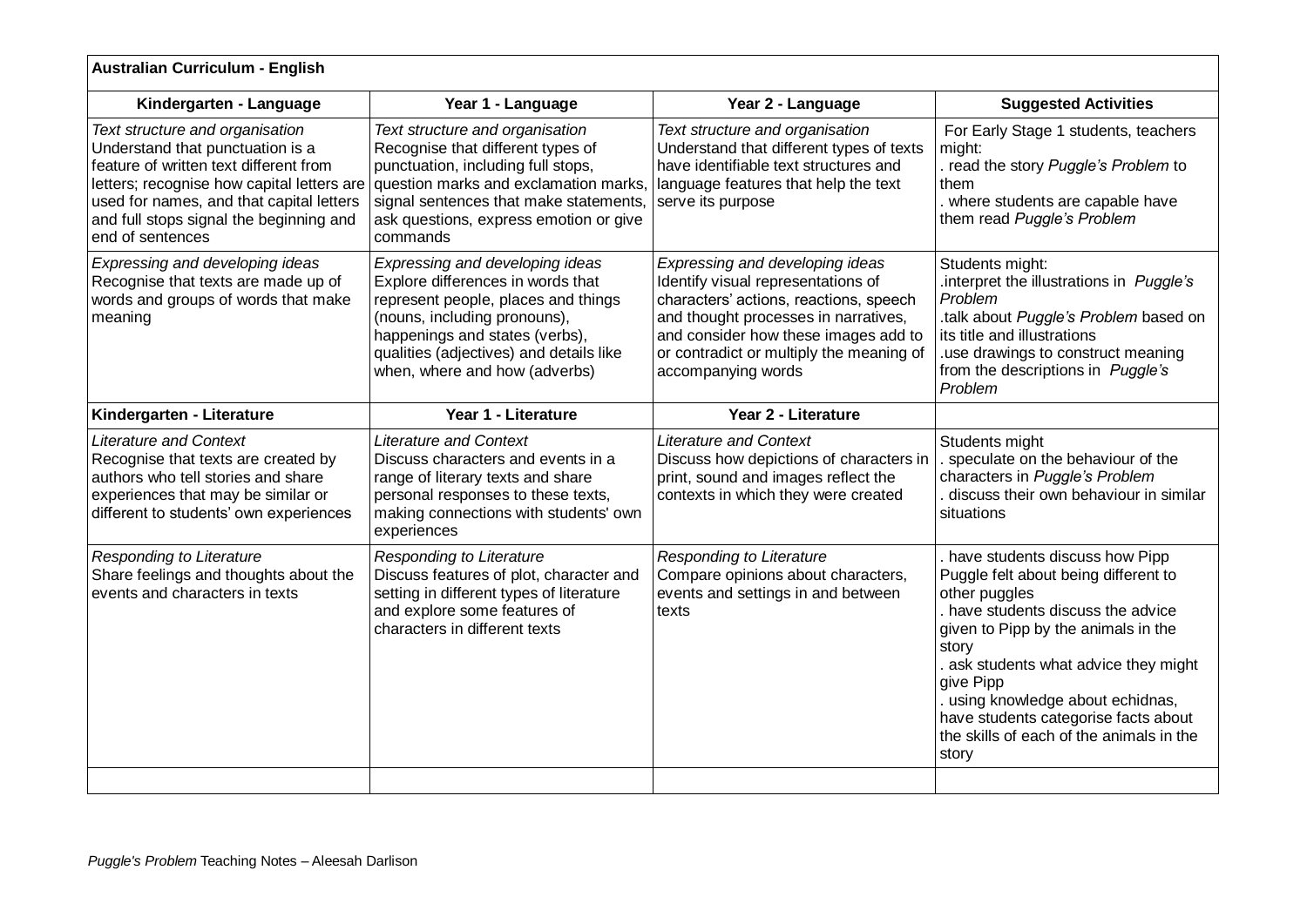| <b>Examining Literature</b><br>Identify some features of texts including<br>events and characters and retell events<br>from a text                           |                                                                                                                                                                                                                                                                                                   | <b>Examining Literature</b><br>Discuss the characters and settings of<br>different texts and explore how<br>language is used to present these<br>features in different ways                                                                                           | Students might:<br>. participate in class/group brain-<br>storming activities to list ideas and facts<br>in Puggle's Problem<br>Teachers might:<br>discuss with the students the<br>illustrations of the animals in the story<br>ask students if they can see Pipp's<br>spines just starting to grow as his mum<br>hugs him at the end of the book. |
|--------------------------------------------------------------------------------------------------------------------------------------------------------------|---------------------------------------------------------------------------------------------------------------------------------------------------------------------------------------------------------------------------------------------------------------------------------------------------|-----------------------------------------------------------------------------------------------------------------------------------------------------------------------------------------------------------------------------------------------------------------------|-----------------------------------------------------------------------------------------------------------------------------------------------------------------------------------------------------------------------------------------------------------------------------------------------------------------------------------------------------|
| Kindergarten - Literacy                                                                                                                                      | Year 1 - Literacy                                                                                                                                                                                                                                                                                 | Year 2 - Literacy                                                                                                                                                                                                                                                     |                                                                                                                                                                                                                                                                                                                                                     |
| Interacting with others<br>Listen to and respond orally to texts<br>and to the communication of others in<br>informal and structured classroom<br>situations | Interacting with others<br>Engage in conversations and<br>discussions, using active listening<br>behaviours, showing interest, and<br>contributing ideas, information and<br>questions                                                                                                            | Interacting with others<br>Listen for specific purposes and<br>information, including instructions, and<br>extend students' own and others' ideas<br>in discussions                                                                                                   | Students might:<br>listen to Aleesah reading from Puggle's<br>Problem during a visit/virtual visit<br>talk about Puggle's Problem with<br>Aleesah<br>participate in class/group<br>brainstorming activities to list ideas and<br>facts following the reading of Puggle's<br>Problem                                                                 |
| Interpreting, analysing, evaluating<br>Use comprehension strategies to<br>understand and discuss texts listened<br>to, viewed or read independently          | Interpreting, analysing, evaluating<br>Use comprehension strategies to build<br>literal and inferred meaning about key<br>events, ideas and information in texts<br>that they listen to, view and read by<br>drawing on growing knowledge of<br>context, text structures and language<br>features | Interpreting, analysing, evaluating<br>Use comprehension strategies to build<br>literal and inferred meaning and begin<br>to analyse texts by drawing on growing<br>knowledge of context, language and<br>visual features and print and<br>multimodal text structures | Students might:<br>. interpret the illustrations in Puggle's<br>Problem<br>. interpret characters and events in<br>Puggle's Problem related to personal<br>experience<br>speculate on the behaviour of Puggle<br>in Puggle's Problem and then discuss<br>their own behaviour in a similar<br>situation                                              |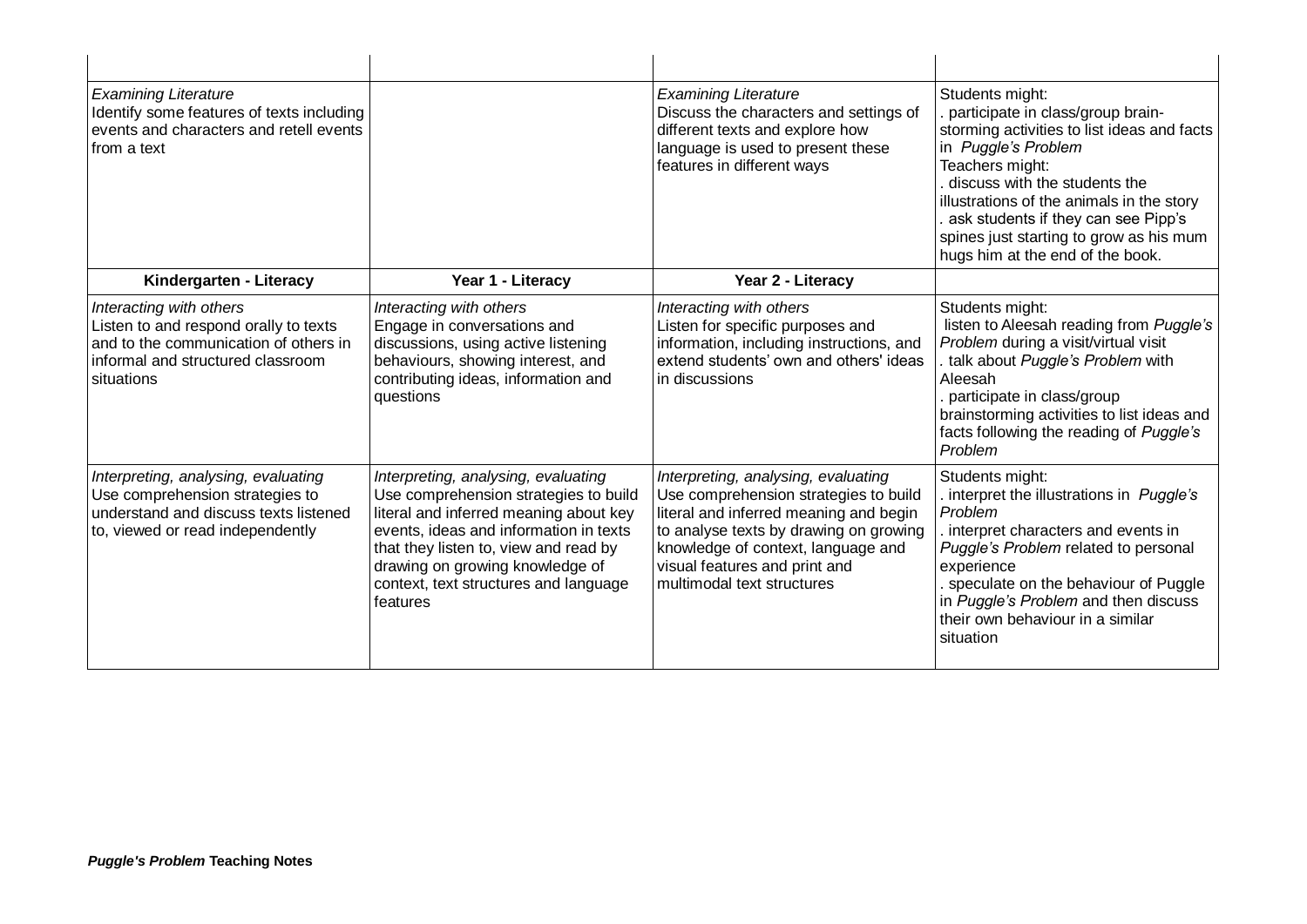#### **Australian Curriculum – Science**

"There is strong support in schools across Australia for linking learning in science with learning literacy skills. The science tradition places a high priority on accurate communication. The Australian Curriculum: Science is supported by and in turn reinforces the learning of literacy skills. Students need to describe objects and events, interpret descriptions, read and give instructions, explain ideas to others, write reports and procedural accounts, participate in group discussions and provide expositions."

| Kindergarten                                                                                      | Year 1                                                                                         | Year 2                                                                                       | <b>Suggested Activities</b>                                                                                                                                                                                                                                       |  |  |  |
|---------------------------------------------------------------------------------------------------|------------------------------------------------------------------------------------------------|----------------------------------------------------------------------------------------------|-------------------------------------------------------------------------------------------------------------------------------------------------------------------------------------------------------------------------------------------------------------------|--|--|--|
| <b>Science Understanding - Biological sciences</b>                                                |                                                                                                |                                                                                              |                                                                                                                                                                                                                                                                   |  |  |  |
| Living things have basic needs,<br>including food and water                                       | Living things have a variety of external<br>features                                           | Living things grow, change and have<br>offspring similar to themselves                       | Prior to Aleesah's presentation,<br>students might investigate how<br>echidnas grow, change and have<br>offspring.                                                                                                                                                |  |  |  |
| Science as a Human Endeavour - Nature and development of science                                  |                                                                                                |                                                                                              |                                                                                                                                                                                                                                                                   |  |  |  |
| Science involves exploring and<br>observing the world using the senses                            | Science involves asking questions<br>about, and describing changes in,<br>objects (and events) | Science involves asking questions<br>about, and describing changes in,<br>objects and events | Prior to Aleesah's presentation,<br>students might use their knowledge of<br>Australian animals to categorise facts<br>about the each of the animals in the<br>story                                                                                              |  |  |  |
| Science Enquiry Skills - Processing and analysing information and data                            |                                                                                                |                                                                                              |                                                                                                                                                                                                                                                                   |  |  |  |
| Engage in discussions about<br>observations and use methods such as<br>drawing to represent ideas | Use a range of methods to sort<br>information, including drawings and<br>provided tables       | Use a range of methods to sort<br>information, including drawings and<br>provided tables     | Following Aleesah's presentation,<br>students might help develop and<br>publish a group story about an<br>Australian animal.<br>Year 1 to 2 students might<br>collaboratively write, illustrate and<br>publish a literary recount about the<br>needs of echidnas. |  |  |  |